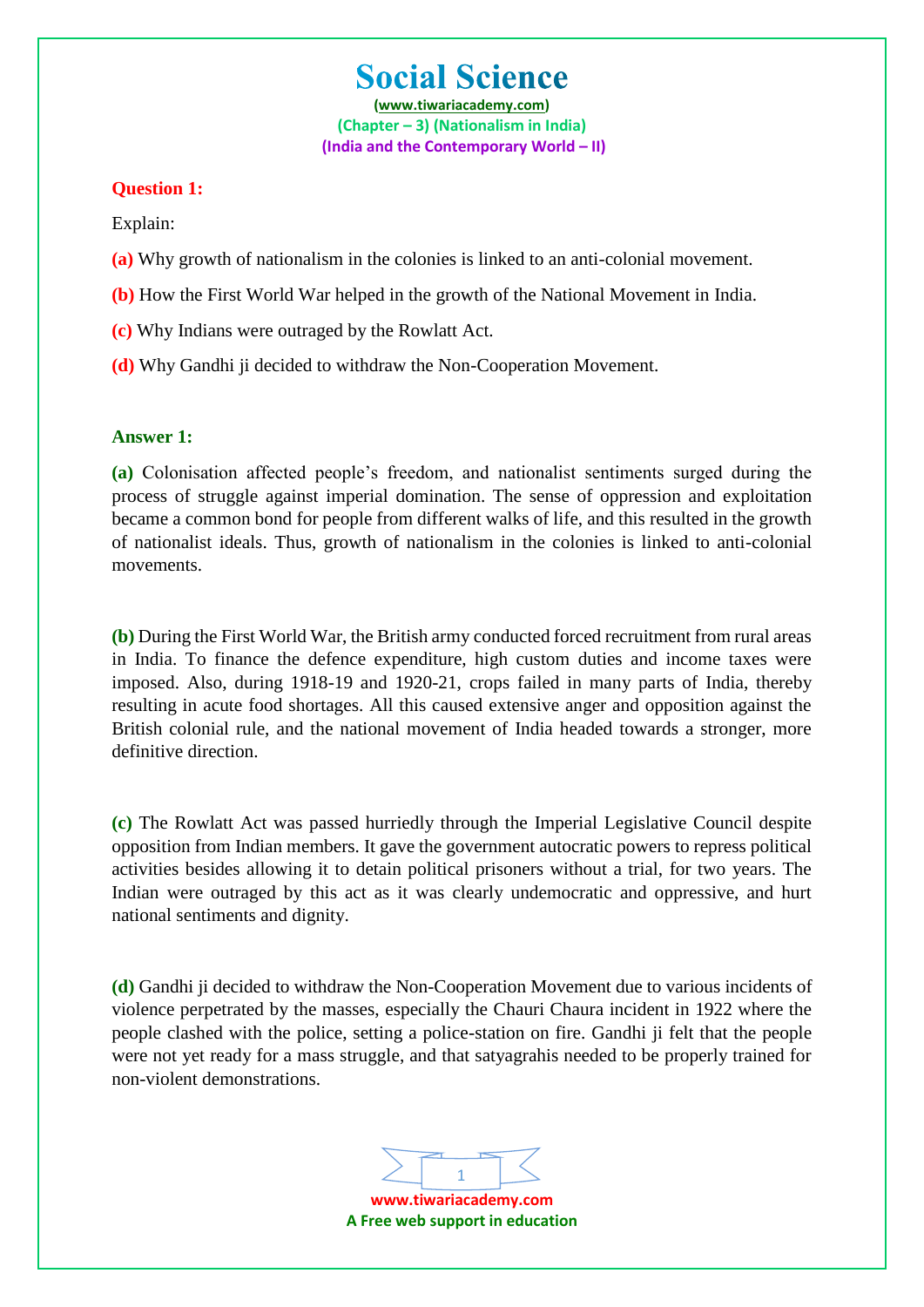**(www.tiwariacademy.com) (Chapter – 3) (Nationalism in India) (India and the Contemporary World – II)**

### **Question 2:**

What is meant by the idea of satyagraha?

### **Answer 2:**

The idea of satyagraha implies a unique method of mass agitation that emphasises the power of truth, and the need to search for truth. It upholds the belief that if the cause is true and the fight is against injustice, then there is no need for physical force or coercion against the oppressor. Satyagraha is synonymous with non-violent agitation, where an appeal is made to the oppressor's conscience to search for justice. Gandhi ji believed that this dharma of nonviolence could be the cause of national unity and harmony.

## **Question 3:**

Write a newspaper report on:

**(a)** The Jallianwala Bagh massacre

**(b)** The Simon Commission

### **Answer 3:**

**(a)** The Jallianwala Bagh massacre—facts—on 13 April,1919, General Dyer blocked the exit points from the enclosed ground of Jallianwala Bagh where a large crowd had gathered—some to protest against the British government's repressive measures, others to attend the annual Baisakhi fair. Dyer's objective was to "produce a moral effect" and terrorise satyagrahis. Hundreds of innocent people including women and children were killed on this day in the indiscriminate firing by British soldiers. This led to large scale strikes, clashes with police and attacks on government buildings by the enraged Indian people.

**(b)** The Simon Commission—facts—it arrived in India in 1928 and faced protest slogans of "Go Back Simon". It was because this body was to suggest constitutional changes in Indian governance, but it did not have any Indian members. The Congress and the Muslim League jointly demonstrated against it. Lord Irwin announced a vague "dominion status" for India to quell the movement, leading to a Round Table Conference in October, 1929.

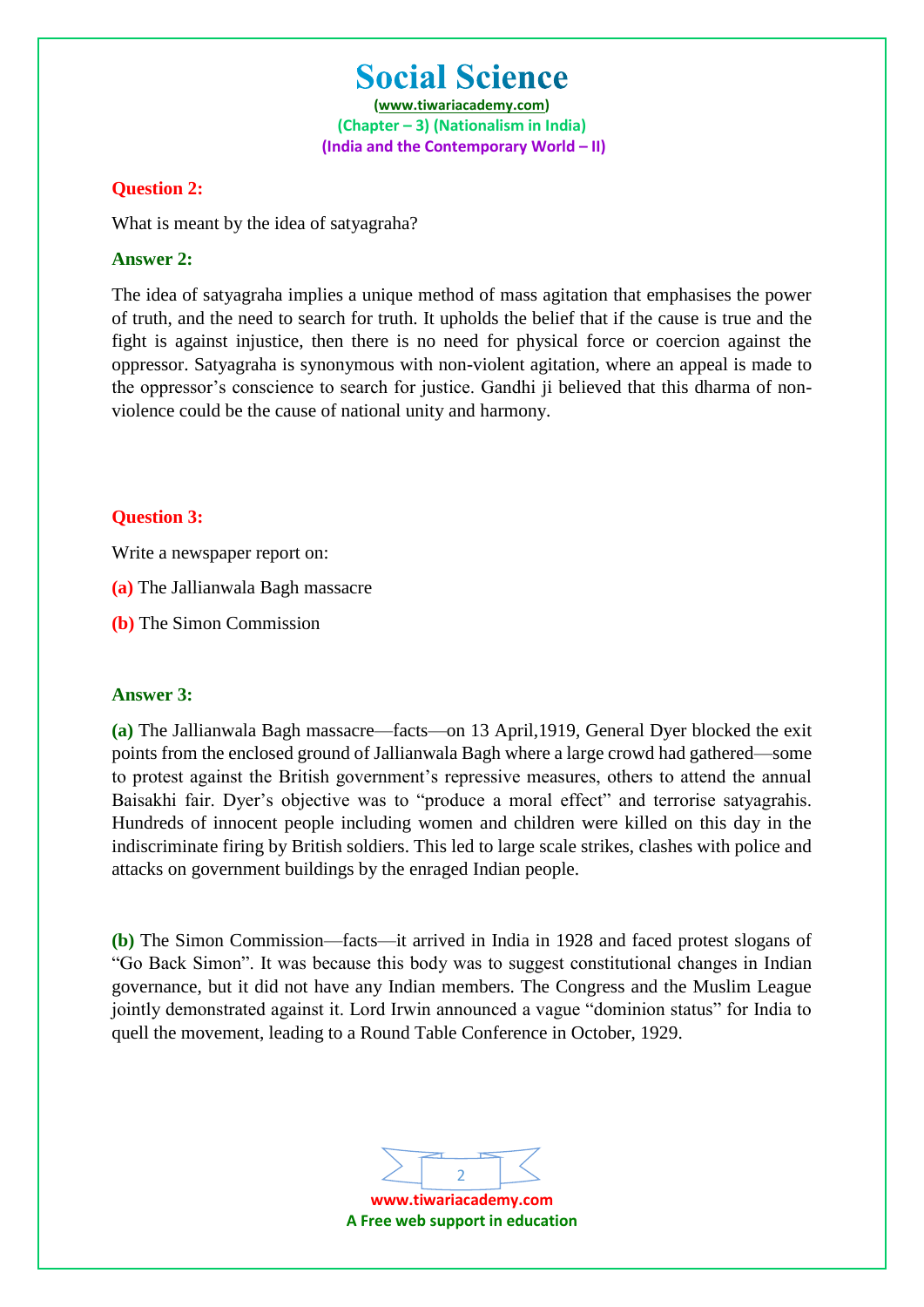**(www.tiwariacademy.com) (Chapter – 3) (Nationalism in India) (India and the Contemporary World – II)**

### **Question 4:**

Compare the images of Bharat Mata in this chapter with the image of Germania in Chapter 1.

### **Answer 4:**

The image of Bharat Mata as painted by Abanindranath Tagore shows her as bestowing learning, food and clothing. She bears aesthetic quality as denoted by the mala held by her. This is similar to the image of Germania as painted by Philip Veit, where she holds a sword, but looks more feminine. The other painting of Bharat Mata is more manly in its representation. In it, she is shown as bearing power and authority as denoted by the lion and elephant beside her. The latter image is more akin to the image of Germania by Lorenz Clasen, where she wields a sword and shield, and looks ready to fight.



**A Free web support in education**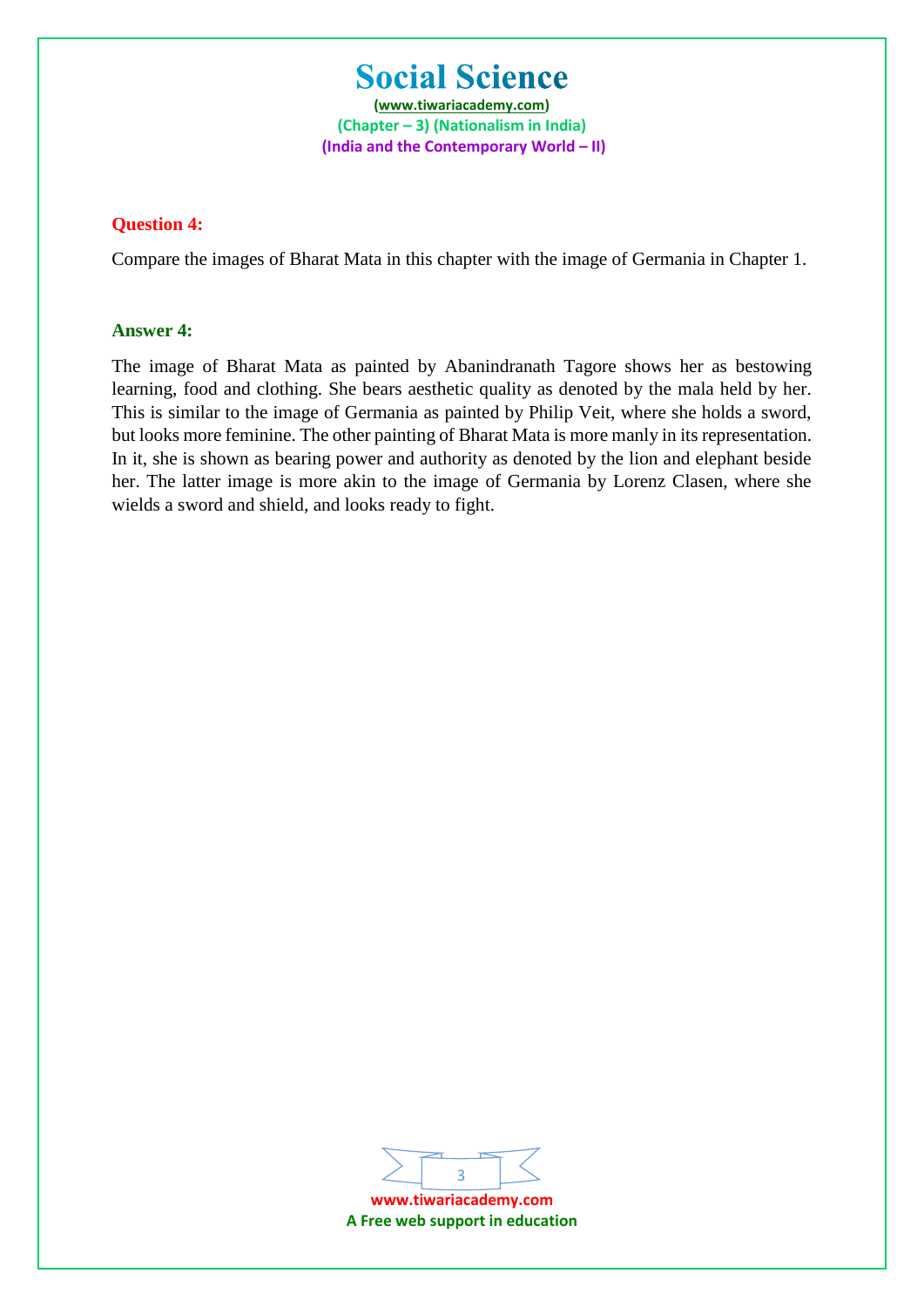**(www.tiwariacademy.com) (Chapter – 3) (Nationalism in India) (India and the Contemporary World – II)**

# **DISCUSS**

# **Question 1:**

List all the different social groups which joined the Non-Cooperation Movement of 1921. Then choose any three and write about their hopes and struggles to show why they joined the movement.

# **Answer 1:**

The different social groups that joined the Non-Cooperation Movement of 1921 were the urban middle class comprising lawyers, teachers and headmasters, students, peasants, tribals and workers. Peasants, tribals and workers joined the movement from the countryside. They did so with hopes of self-emancipation. Peasants rebelled against talukdars and landlords who demanded high rents and also forced them to do begar or free labour. Tribal peasants revolted against the enclosure of large forest tracts by the British government, which left them devoid of a livelihood as well as traditional rights. Plantation workers, on the other hand, desired freedom to move about and retain links with the villages they came from. All three believed that Gandhi Raj would come with the Non-Cooperation Movement, and this would mark an end to their sorrows. Hence, they joined the anti-colonial struggle.

## **Question 2:**

Discuss the Salt March to make clear why it was an effective symbol of resistance against colonialism.

## **Answer 2:**

The Salt March was an effective symbol of resistance against colonialism because it was done in revolt against a commodity—salt, used by the rich and the poor alike. The tax on salt, and the government monopoly over its production was a severely oppressive administrative move. The Salt March was effective also because Gandhi ji met a large number of commoners during the march and he taught them the true meaning of swaraj and non-violence. By peacefully defying a law and making salt against government orders, Gandhi ji set forth an example to the whole nation of how the oppressor could be confronted in a non-violent manner. This also led to the Civil Disobedience Movement in 1930.